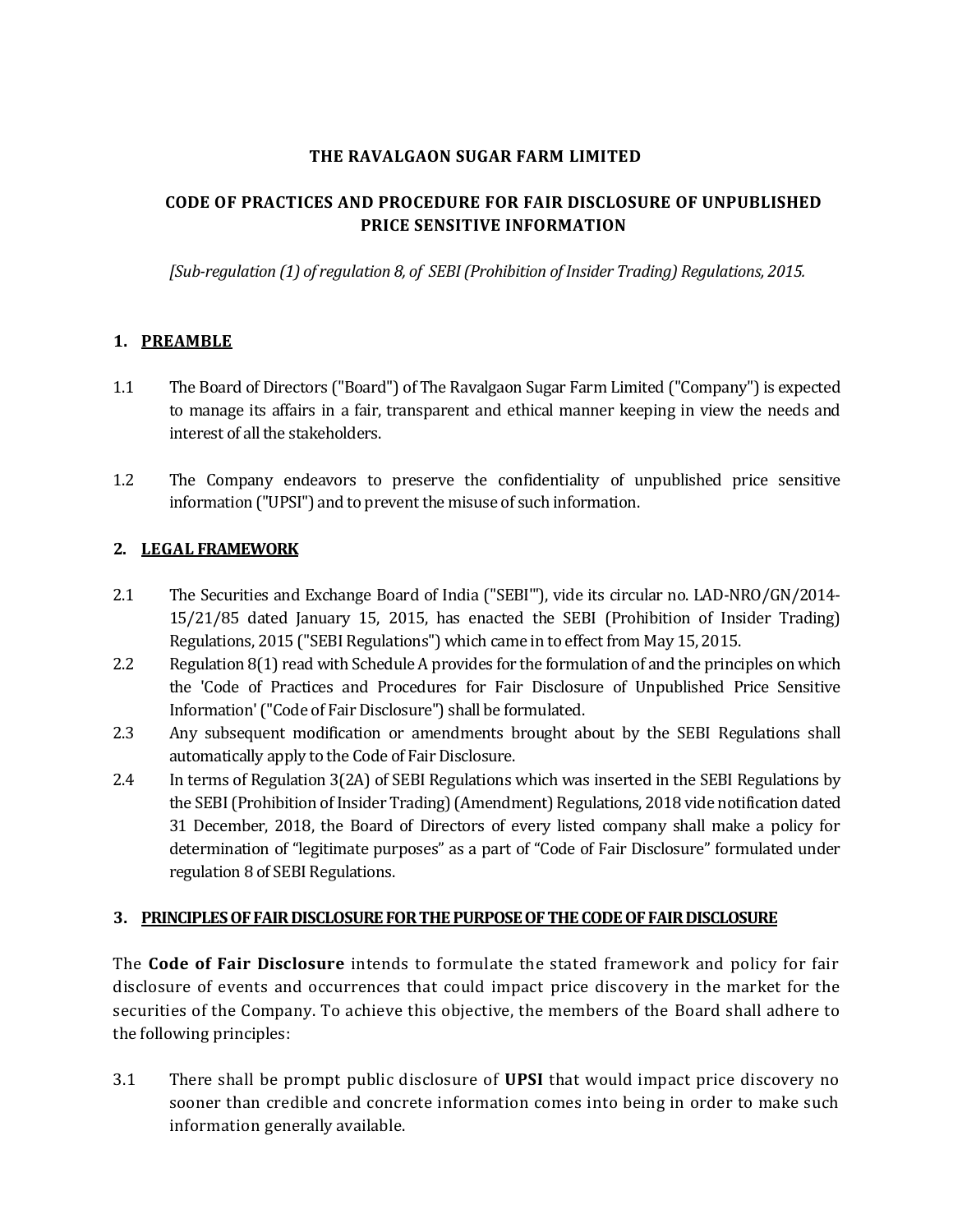- 3.2 There shall be uniform and universal dissemination of UPSI to avoid selective disclosure.
- 3.3 Designation of a senior officer as a Chief Investor Relations officer ("IRO") to deal with dissemination of information and disclosure of unpublished price sensitive information.
- 3.4 The **IRO** shall be responsible to deal with dissemination of information and disclosure of UPSI and to ensure timely, adequate, uniform and universal dissemination of such information and disclosure of UPSI pursuant to this Code of Fair Disclosure as required under the SEBI Regulations so as to avoid selective disclosure.
- 3.5 There shall be prompt disclosure/dissemination of **UPSI** that gets disclosed selectively, inadvertently or otherwise to make such information generally available.
- 3.6 All disclosures/dissemination of any **UPSI** (save and except disclosure required to be made under any law or under this Code of Fair Disclosure) on behalf of the Company shall be marked to the IRO for approval. Any such information shall be made public or published on behalf of the Company only if the same is approved by the IRO.
- 3.7 Should any dissemination of information on behalf of the Company take place without prior approval referred to above, as a result of inadvertent mistake, omission or otherwise by any employee of the Company ("Employee") or the director of the Company ("Director") of the Company then such Employee/Director shall forthwith inform the **IRO** of the same along with the reasons for the same. The IRO will then promptly take appropriate measures to rectify such inadvertent disclosures or omissions including disseminate the information so as to make such information generally available.
- 3.8 The Employee/Director shall promptly direct any queries on news reports or requests for verification of market rumors received from regulatory authorities to the **IRO**. The IRO on receipt of such requests send an appropriate and fair response to the same.
- 3.9 All requests/queries received shall be documented and as far as practicable, the **IRO** shall request for such queries/requests in writing.
- 3.10 The **IRO** shall ensure that information shared with media, investor, potential investor, analysts and research personnel is not UPSI. The IRO shall be responsible for overseeing and coordinating disclosure of UPSI to analysts, shareholders and media, and educating Employees on disclosure policies and procedures.
- 3.11 **Best practices** shall be followed to make transcripts or records of proceedings of meetings with analysts and other investor relations conferences on the official website to ensure official confirmation and documentation of disclosures made.
- 3.12 **UPSI** shall be handled on a need-to-know basis.
- 3.13 The **Company** shall deal with only such market intermediary/every other person, who is required to handle UPSI, who have formulated a code of conduct as per the requirements of the SEBI Regulations.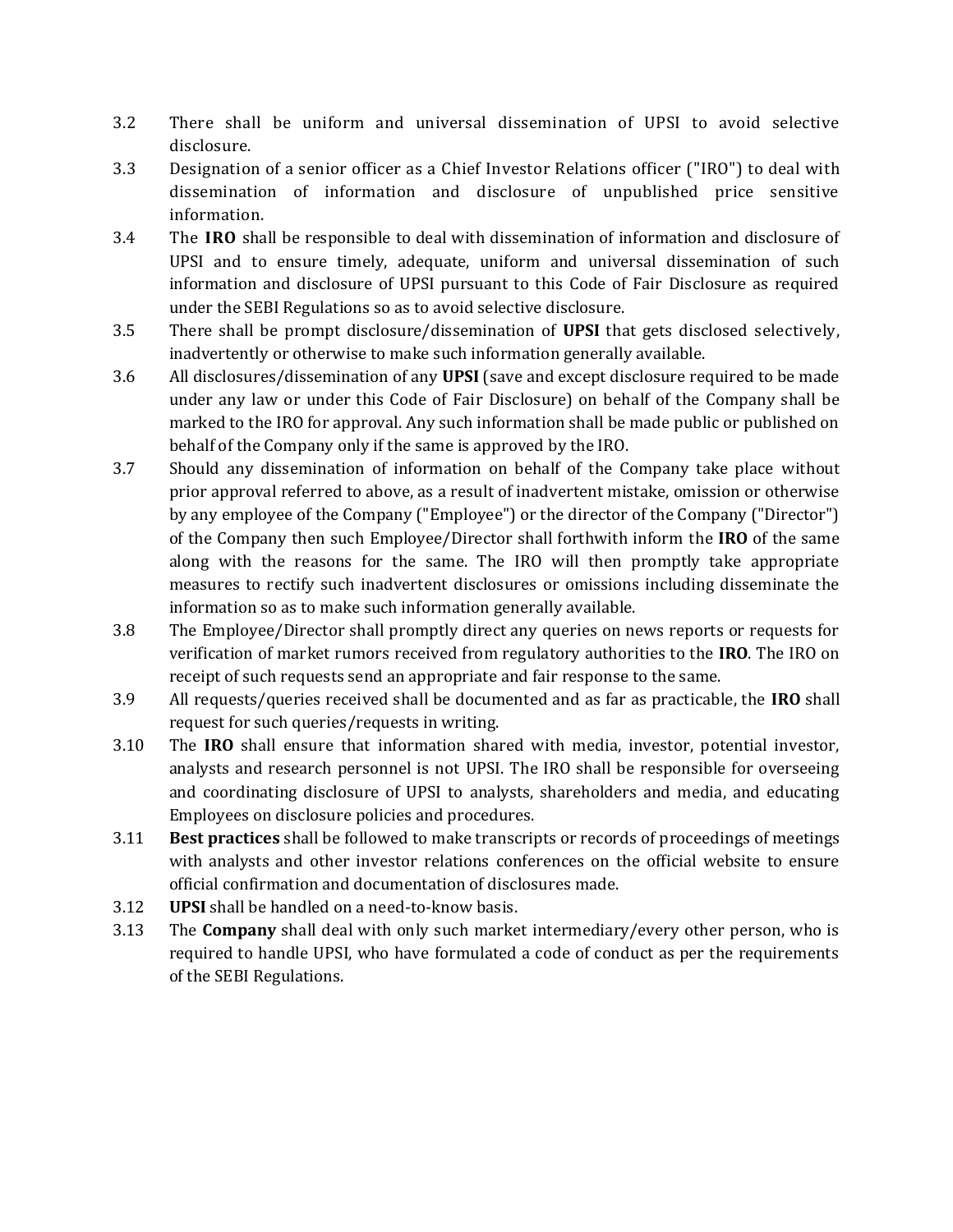# **4. LEGITIMATE PURPOSE**

The UPSI can be shared as an exception by an Insider for Legitimate purposes as per its "Policy for determination of Legitimate Purpose" attached as Schedule I to the Code of Fair Disclosure, provided it is not shared to evade or circumvent the prohibition under SEBI Regulations.

# **5**. **POWER OF THE BOARD**

- 5.1 The Board, reserves the right to amend or modify the Code of Fair Disclosure in whole or in part, at any time, without assigning any reason whatsoever.
- 5.2 The **Board** may establish further rules and procedures, from time to time, to give effect to the intent of the Code of Fair Disclosure and to further the objective of good corporate governance.
- 5.3 The decision of the **Board** with regard to any or all matters relating to the Code of Fair Disclosure shall be final and binding on all concerned.

## **6. DISCLOSURE**

- 6.1 The Code of Fair Disclosure shall be published on the official website of the Company, i.e. www.ravalgaon.in
- 6.2 The Code of Fair Disclosure and every amendment thereto shall be immediately confirmed and intimated to the stock exchanges where the securities of the Company are listed, i.e., the BSE Limited.

# **7. APPLICABILITY**

The above amended code will be applicable to the Company from July 31, 2020.